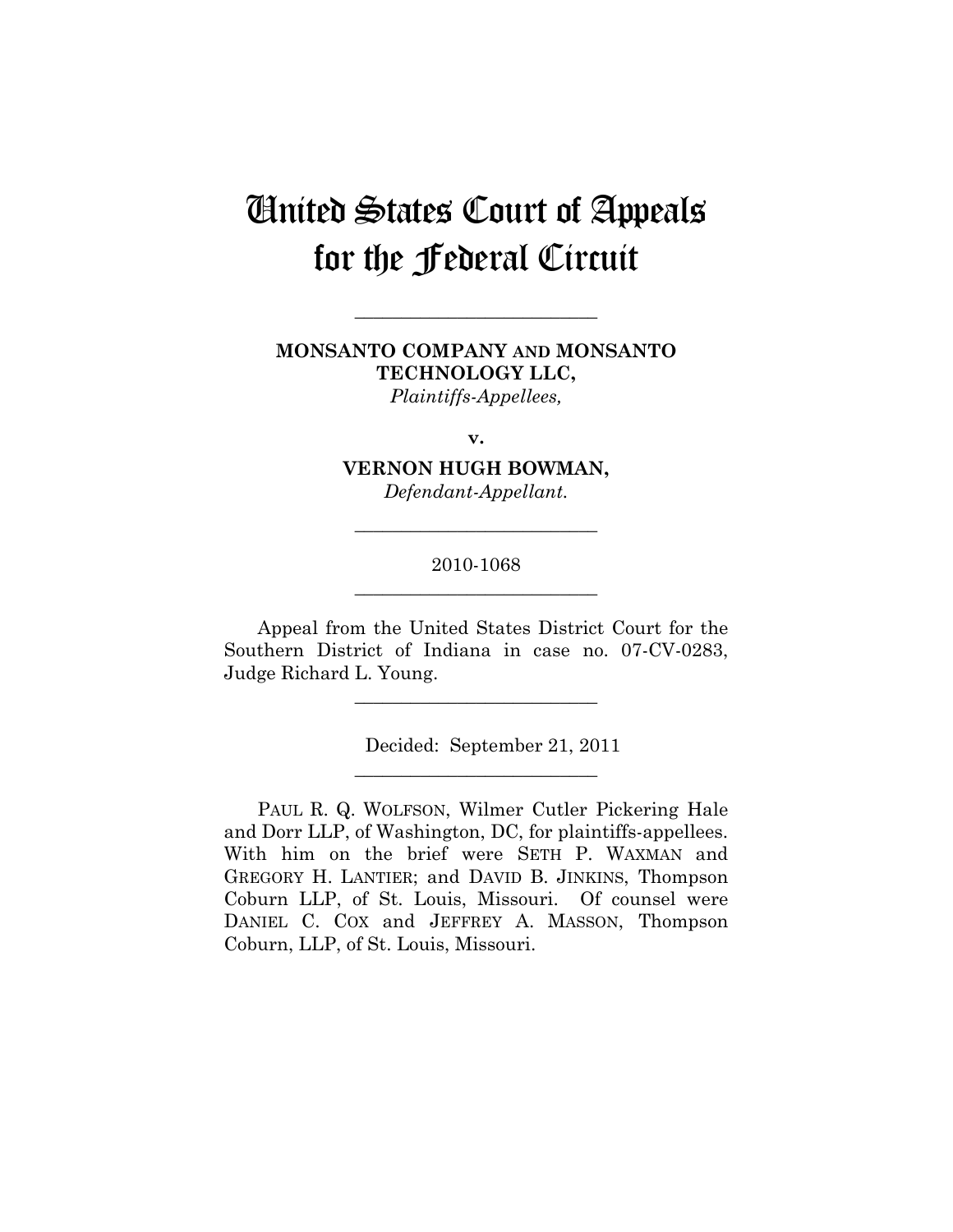MARK P. WALTERS, Frommer Lawrence & Haug LLP, of Seattle, Washington, for defendant-appellant. With him on the brief were DARIO A. MACHLEIDT; and EDGAR H. HAUG, of New York, New York.

TIMOTHY C. MEECE, Banner & Witcoff, Ltd., Chicago, Illinois, for amicus curiae Lexmark International, Inc.

**\_\_\_\_\_\_\_\_\_\_\_\_\_\_\_\_\_\_\_\_\_\_\_\_\_\_** 

Before BRYSON, LINN, and DYK, *Circuit Judges*.

# LINN, *Circuit Judge*.

This case presents the court with another question of patent infringement by farmers planting the progeny of genetically altered seeds covered by U.S. patents. Here, Plaintiffs-Appellees, Monsanto Company and Monsanto Technology LLC (collectively "Monsanto"), sued Defendant-Appellant, Vernon Hugh Bowman ("Bowman"), in the United States District Court for the Southern District of Indiana alleging infringement of U.S. Patent Nos. 5,352,605 ("'605 Patent") and RE39,247E ("'247E Patent"). *Monsanto Co. v. Bowman*, 686 F. Supp. 2d 834 (S.D. Ind. 2009).The district court granted summary judgment of infringement in favor of Monsanto. *Id.* at 840. Bowman appeals. For the reasons discussed below, this court affirms.

#### I. BACKGROUND

Monsanto invented and developed technology for genetically modified "Roundup Ready®" soybeans that exhibit resistance to N-phosphonomethylglycine- (commonly known as "glyphosate") based herbicides, such as Monsanto's Roundup® product. The '605 and '247E Patents cover different aspects of this Roundup Ready® technology.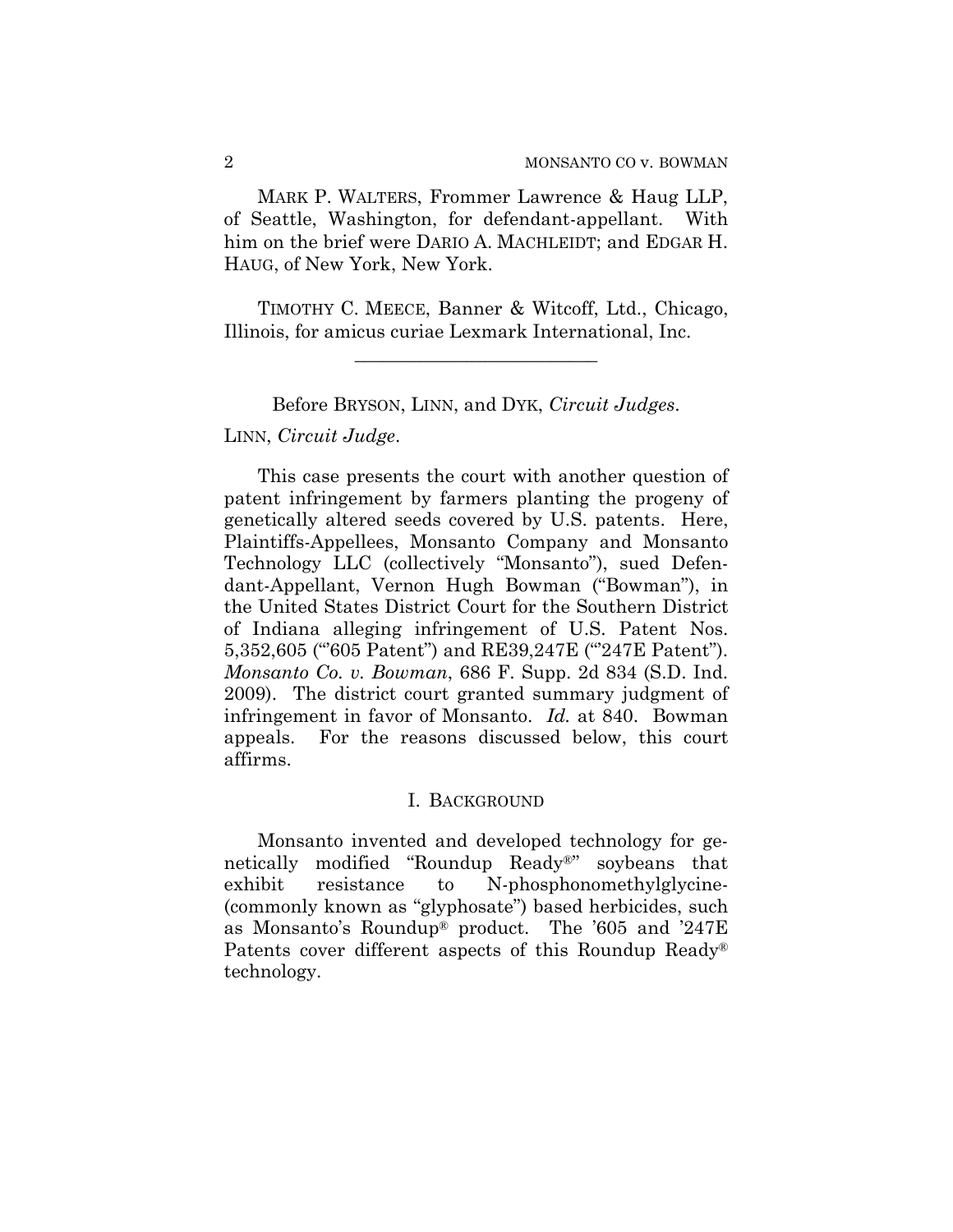#### A. The '605 Patent

On October 4, 1994, the United States Patent and Trademark Office ("PTO") issued the '605 Patent to Monsanto for "chimeric genes for transforming plant cells using viral promoters." The invention of the '605 Patent relates to the use of viral nucleic acid from the cauliflower mosaic virus ("CaMV"), a virus capable of infecting plant cells, as a vector for incorporating new genetic material into plant cells (a "transformation" of the plant cells). To accomplish this transformation, the CaMV promoter region is isolated from the CaMV genome and combined with a heterologous protein-encoding DNA sequence, forming a chimeric gene to be expressed in the plant cell. Monsanto alleges infringement of claims 1, 2, 4, and 5 of the '605 Patent. Representative claims 1 and 4 cover:

**1.** A *chimeric gene* which is expressed in plant cells comprising a promoter from a cauliflower mosaic virus, said promoter selected from the group consisting of a CaMV (35S) promoter isolated from CaMV protein-encoding DNA sequences and a CaMV (19S) promoter isolated from CaMV protein-encoding DNA sequences, and a structural sequence which is heterologous with respect to the promoter.

**4.** A *plant cell* which comprises a chimeric gene that contains a promoter from cauliflower mosaic virus . . . .

'605 Patent, col.15 ll.52-59, 64-65 (emphases added).

# B. The '247E Patent

 On August 22, 2006, the PTO reissued U.S. Patent No. 5,633,435 ("435 Patent") as the '247E Patent for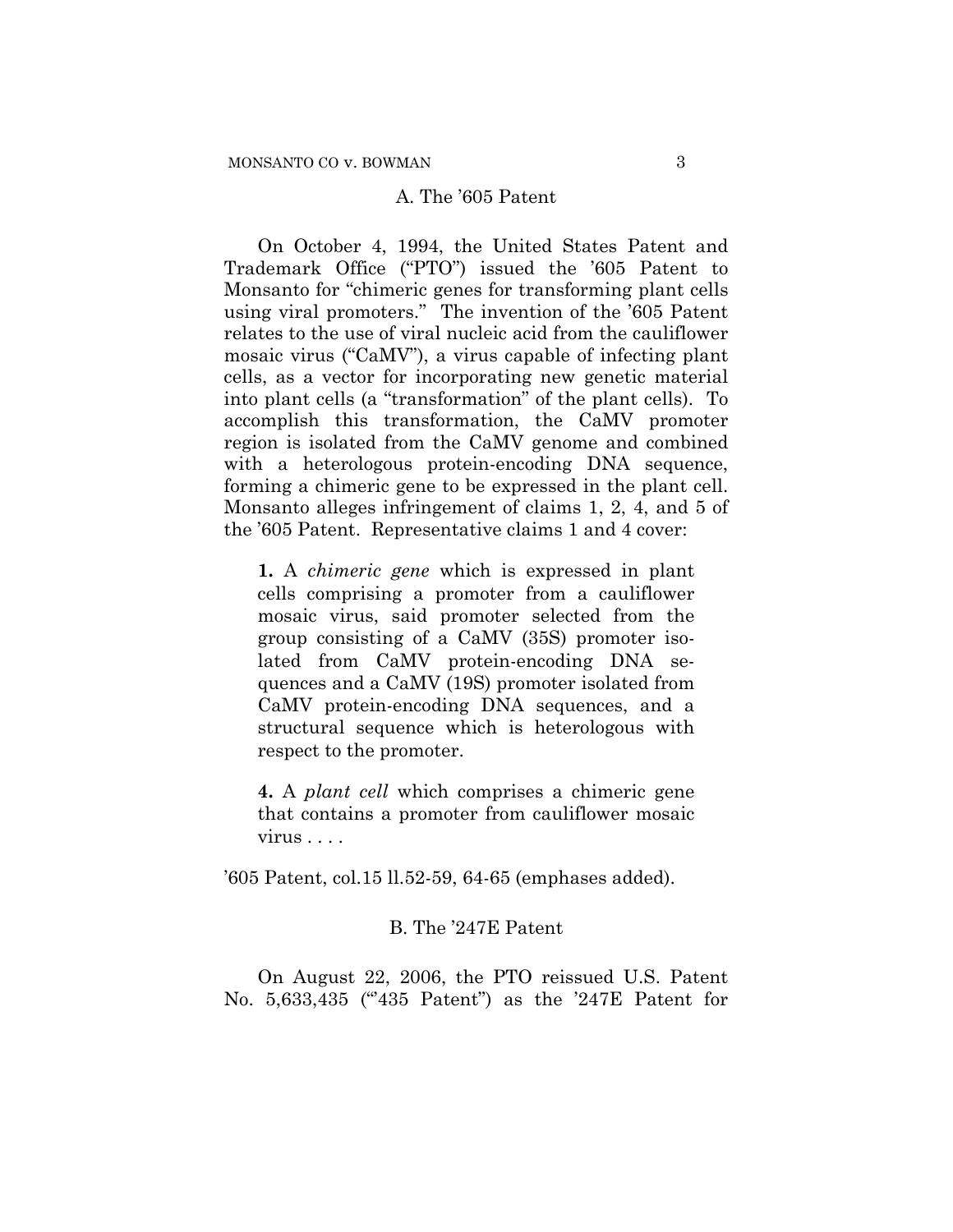"glyphosate-tolerant 5-enolpyruvylshikimate-3-phosphate synthases [("EPSPS")]." The invention of the '247E Patent involves the transformation of plant cells—using, for example, the CaMV promoters disclosed in the '605 Patent—to transform plant cells with novel proteinencoding gene sequences that encode for EPSPS, a glyphosate-tolerant enzyme. These genetically modified plants express EPSPS and exhibit glyphosate resistance. '247E Patent, col.1 ll.15-46. The advantage of this technology, which can be incorporated into a variety of crops, is that farmers can treat their fields with glyphosatebased herbicide to control weed growth without damaging their crops. Monsanto alleges infringement of seventeen claims of the '247E Patent. Representative claims 103, 116, 122, 128, 129, and 130 cover:

**103.** A *recombinant, double-stranded DNA molecule* comprising in sequence:

(a) a promoter which functions in plant cells to cause the production of an RNA sequence;

(b) a structural DNA sequence that causes the production of an RNA sequence which encodes an EPSPS enzyme having the sequence of SEQ ID NO:70; and

(c) a 3' non-translated region that functions in plant cells to cause the addition of a stretch of polyadenyl nucleotides to the 3' end of the RNA sequence;

where the promoter is heterologous with respect to the structural DNA sequence and adapted to cause sufficient expression of the encoded EPSPS enzyme to enhance the glyphosate tolerance of a plant cell transformed with the DNA molecule.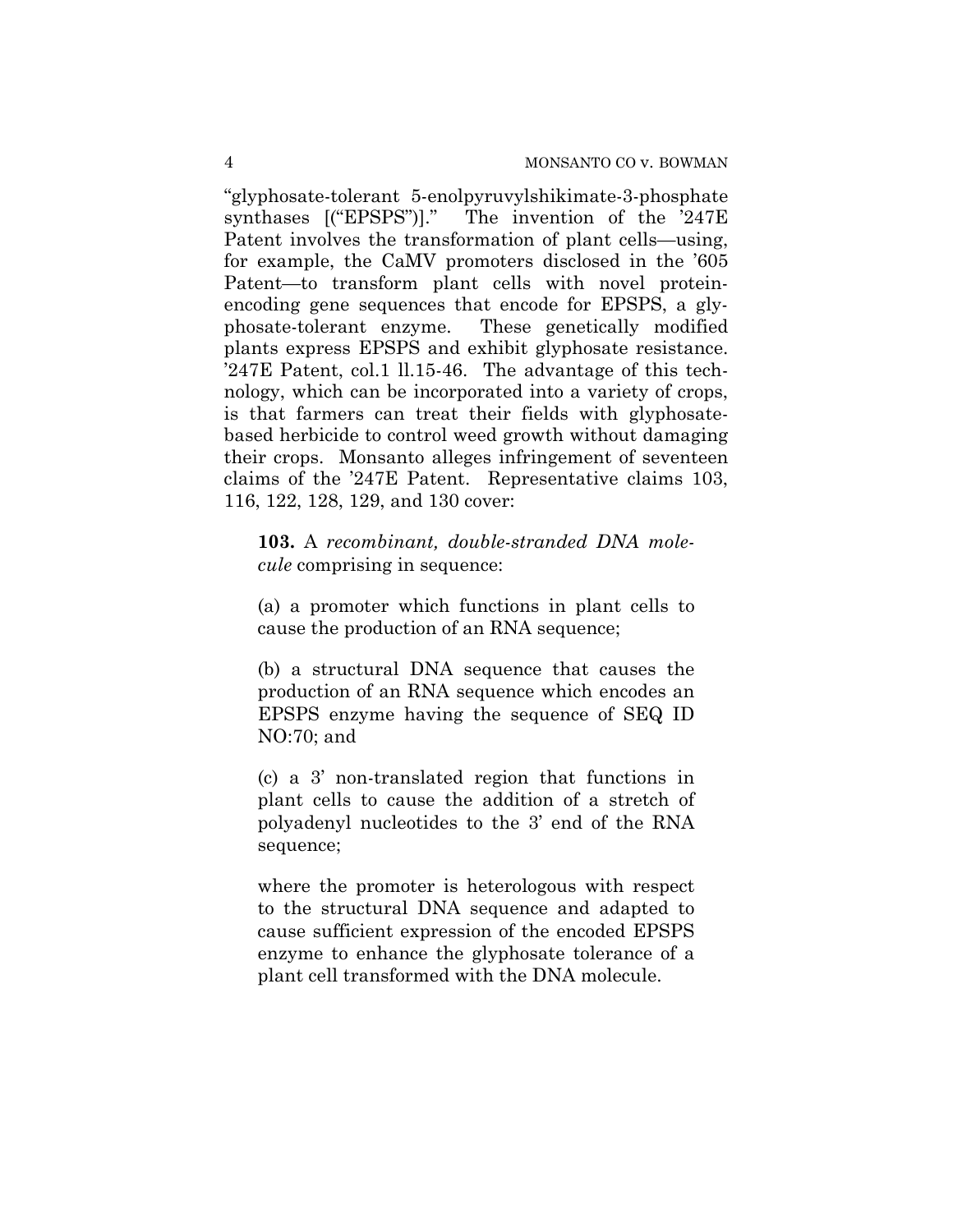**116.** A glyphosate-tolerant *plant cell* comprising a DNA sequence encoding and EPSPS enzyme having the sequence of SEQ ID NO: 70.

**122.** A *seed of the plant* of claim 116, wherein the seed comprises the DNA sequence encoding an EPSPS enzyme having the sequence of SEQ ID NO: 70.

**128.** A glyphosate[-]tolerant *plant cell* comprising the recombinant DNA molecule of claim 103.

**129.** A *plant* comprising the glyphosate[-]tolerant plant cell of claim 128.

**130.** A *method for selectively controlling weeds* in a field containing a crop having planted crop seeds or plants comprising the steps of:

(a) planting the crop seeds or plants which are glyphosate-tolerant as a result of a recombinant double-stranded DNA molecule being inserted into the crop seed or plant . . .

(b) applying to the crop and weeds in the field a sufficient amount of glyphosate herbicide to control the weeds without significantly affecting the crop.

'247E Patent, col.164 ll.15-29; col.165 ll.18-20, 30-32, 45-55; col.166 ll.3-5 (emphases added to reflect breadth of coverage).

# C. Monsanto's Technology Agreement

Since 1996, Monsanto has marketed and sold Roundup Ready® soybean seeds under its own brands, and licenses its technology to seed producers who insert the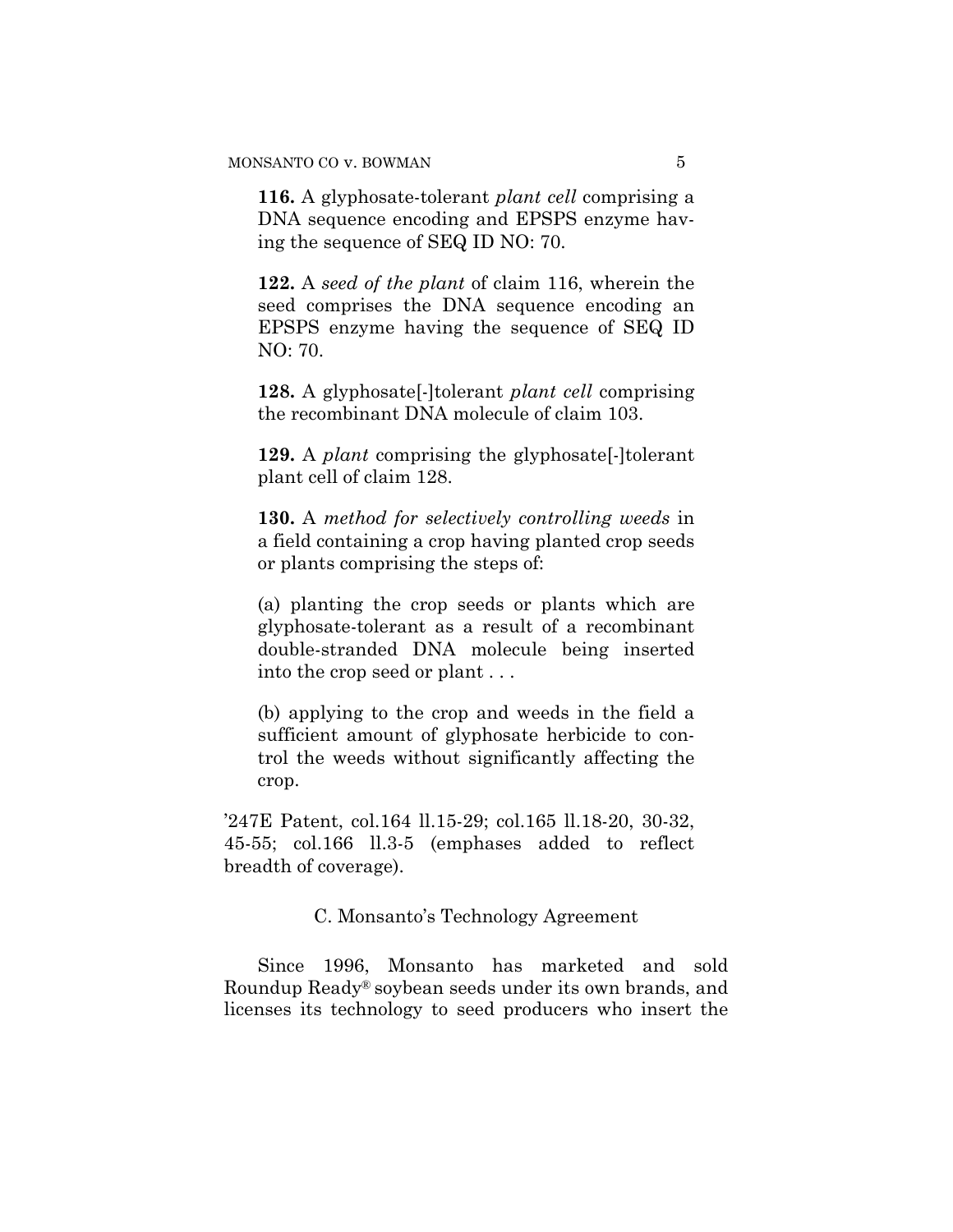Roundup Ready® genetic trait into their own seed varieties. Monsanto's licensed producers sell Roundup Ready® seeds to growers for planting. All sales to growers, whether from Monsanto or its licensed producers, are subject to a standard form limited use license, called the "Monsanto Technology Agreement" or "Monsanto Technology/Stewardship Agreement" (both referred to hereinafter as the "Technology Agreement"). J.A. 284-315. Monsanto's Technology Agreement covers a variety of its patented agricultural biotechnologies, including Roundup Ready® soybeans. Both the '605 Patent and the '435 Patent (reissued as the '247E Patent) are listed as "applicable patents" licensed under the Technology Agreement.

Under the Technology Agreement, the licensed grower agrees: (1) "to use the seed containing Monsanto gene technologies for planting a commercial crop only in a single season"; (2) "to not supply any of this seed to any other person or entity for planting"; (3) "to not save any crop produced from this seed for replanting, or supply saved seed to anyone for replanting"; and (4) "to not use this seed or provide it to anyone for crop breeding, research, generation of herbicide registration data, or seed production." Monsanto's Standard Form Technology Agreements, 1998-2007, J.A. 284-315. Monsanto restricts the grower's use of the licensed Roundup Ready® seed to a single commercial crop season because the patented Roundup Ready® genetic trait carries forward into each successive seed generation.

Although the express terms of the Technology Agreement forbid growers to sell the progeny of the licensed Roundup Ready® seeds, or "second-generation seeds," for planting, Monsanto authorizes growers to sell secondgeneration seed to local grain elevators as a commodity, without requiring growers to place restrictions on grain elevators' subsequent sales of that seed. Commodity seeds are a mixture of undifferentiated seeds harvested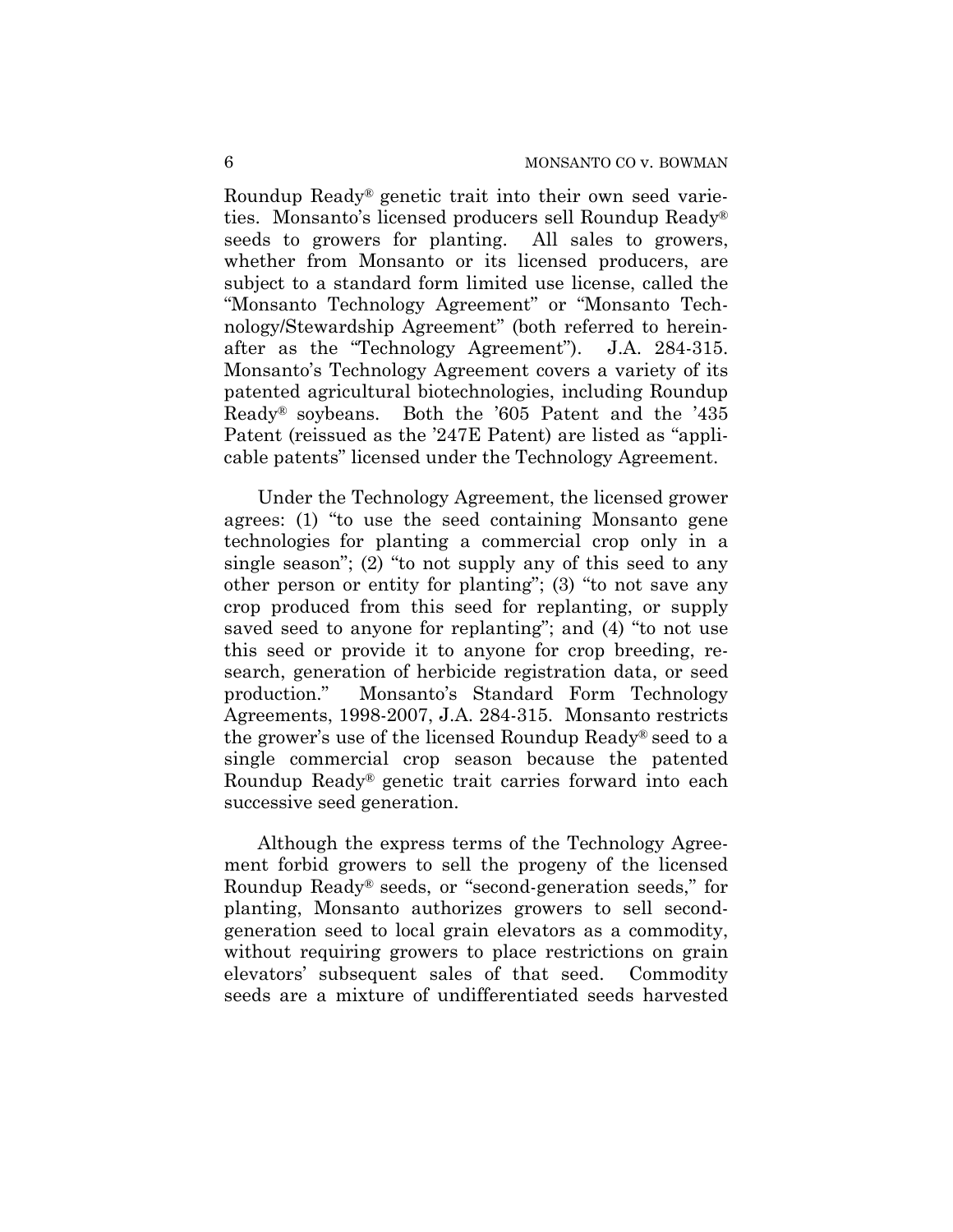from various sources, including from farms that grow Roundup Ready® soybeans and those that do not, although nearly ninety-four percent of Indiana's acres of soybeans planted in 2007 were planted using herbicide resistant varieties. Damages Report at 2, *Monsanto v. Bowman*, No. 07-cv-0283 (S.D. Ind. Sept. 30, 2008), ECF No. 62-7. Before this court, Monsanto has twice eschewed any reading of the Technology Agreement to prohibit unrestricted seed sales to grain elevators as a commodity. First, Monsanto stated in its appeal brief that "[a] licensed grower who has harvested a soybean crop from Roundup Ready® seeds obtained in an authorized manner *may sell that crop* to be used as feed *or otherwise as a commodity*." Appellee Br. 7 (emphases added). Again, at oral argument, when asked by the panel whether a grower "exceed[s] the license by selling to the grain elevator without securing some promise from the grain elevator not to sell the seeds for planting," Monsanto's attorney responded: "No, I don't think the grower is exceeding his authority there . . . that is a channel of commerce that Monsanto has authorized." Oral Arg. at 19:34-20:14, *available at* http://www.cafc.uscourts.gov/oral-argumentrecordings/all/bowman.html. Based on Monsanto's statements, the only permissible reading of the Technology Agreement for purposes of this appeal is that it authorizes growers to sell seed to grain elevators as a commodity.

# D. Bowman's Activities

Pioneer Hi-Bred ("Pioneer") is one of Monsanto's licensed seed producers. In 2002, Pioneer sold Pioneer Hi-Bred® brand seeds containing the Roundup Ready® technology to Bowman, a grower in Knox County, Indiana. In making the sale, Pioneer required Bowman to execute the "Pioneer Hi-Bred Technology Agreement," which contains language and restrictions identical to the Technology Agreements discussed above. *See* J.A. 673. Bowman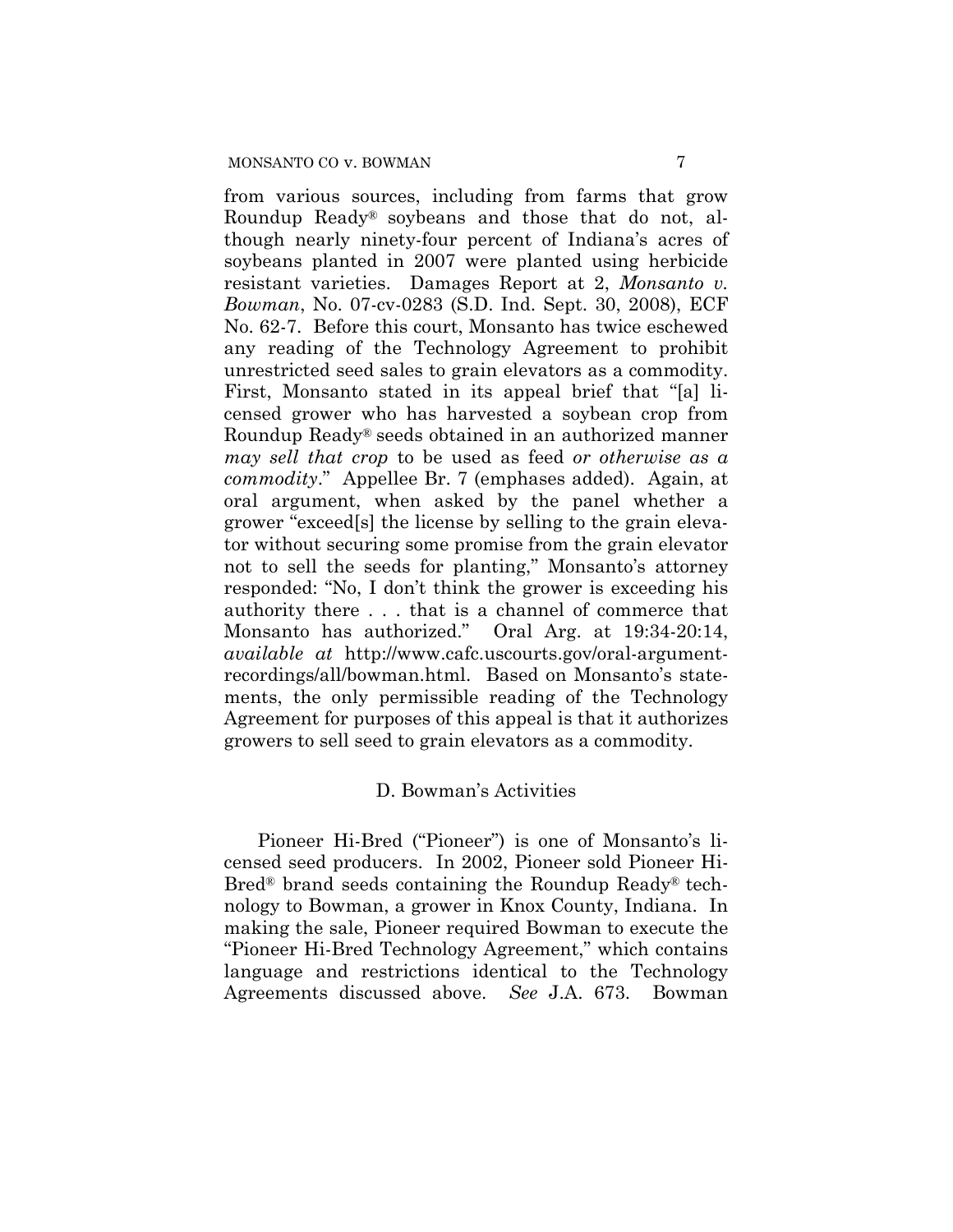purchased from Pioneer and planted seeds containing the Roundup Ready® technology each year, beginning as early as 1999.Bowman planted Roundup Ready® seeds as his first-crop in each growing season during the years 1999 through 2007. Consistent with the terms of the Technology Agreement, Bowman did not save seed from his firstcrop during any of those years.

In 1999, Bowman also purchased commodity seed from a local grain elevator, Huey Soil Service, for a lateseason planting, or "second-crop." Because Bowman considered the second-crop to be a riskier planting, he purchased the commodity seed to avoid paying the significantly higher price for Pioneer's Roundup Ready® seed. That same year, Bowman applied glyphosate-based herbicide to the fields in which he had planted the commodity seeds to control weeds and to determine whether the plants would exhibit glyphosate resistance. He confirmed that many of the plants were, indeed, resistant. In each subsequent year, from 2000 through 2007, Bowman treated his second-crop with glyphosate-based herbicide. Unlike his first-crop, Bowman saved the seed harvested from his second-crop for replanting additional secondcrops in later years. He also supplemented his secondcrop planting supply with periodic additional purchases of commodity seed from the grain elevator. Bowman did not attempt to hide his activities, and he candidly explained his practices with respect to his second-crop soybeans in various correspondence with Monsanto's representatives.

In winter 2006, Monsanto contacted Bowman, seeking to investigate his planting activities. On October 12, 2007, Monsanto sued Bowman in the Southern District of Indiana alleging infringement of the '605 and '247E Patents. On November 2, 2007, Monsanto investigated eight of Bowman's fields, totaling 299.1 acres, and confirmed that Bowman's second-crop soybean seeds (the progeny of the commodity seeds) contained the patented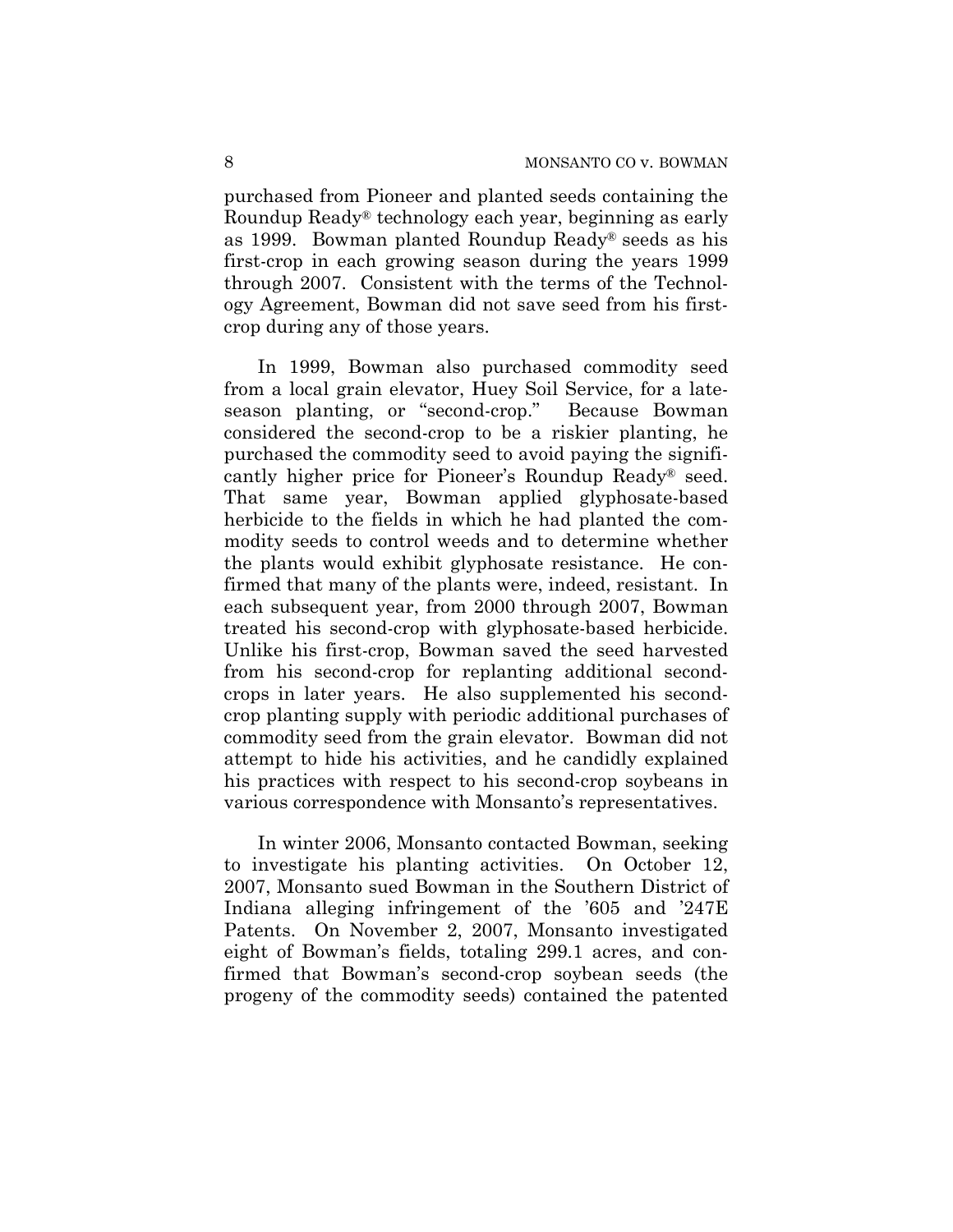Roundup Ready® technology. The Technology Agreement signed by Bowman extended only to seeds purchased from Monsanto or a licensed dealer; thus, Bowman's use of the commodity seeds was not within the scope of the agreement. Monsanto did not allege infringement or breach of the Technology Agreement with respect to Bowman's planting of first-generation seeds purchased from Pioneer.

On September 30, 2009, the district court granted summary judgment of infringement and entered judgment for Monsanto in the amount of \$84,456.20. Am. Final J. and Order Granting Pls.' Rule 59 Mot., *Bowman*, No. 07-cv-0283 (May 12, 2010), ECF Nos. 130, 131. Bowman appeals, and this court has jurisdiction under 35 U.S.C. § 1295(a)(1).

#### II. DISCUSSION

#### A. Standard of Review

This court reviews a district court's order granting a motion for summary judgment *de novo*. *See, e.g.*, *Leviton Mfg. Co. v. Universal Sec. Instruments, Inc.*, 606 F.3d 1352, 1358 (Fed. Cir. 2010).

#### B. Patent Exhaustion

Bowman argues that Monsanto's patent rights are exhausted with respect to all Roundup Ready® soybean seeds that are present in grain elevators as undifferentiated commodity. According to Bowman, the "[s]ales of second-generation seeds by growers to grain elevators, and then from grain elevators to purchasers (like Bowman) are authorized according to the terms of Monsanto's [T]echnology [A]greement[], and are thus exhausting sales . . . under the Supreme Court's analysis in *Quanta* [*Computer, Inc. v. LG Electronics, Inc.*, 553 U.S. 617 (2008)]." Appellant Br. 23.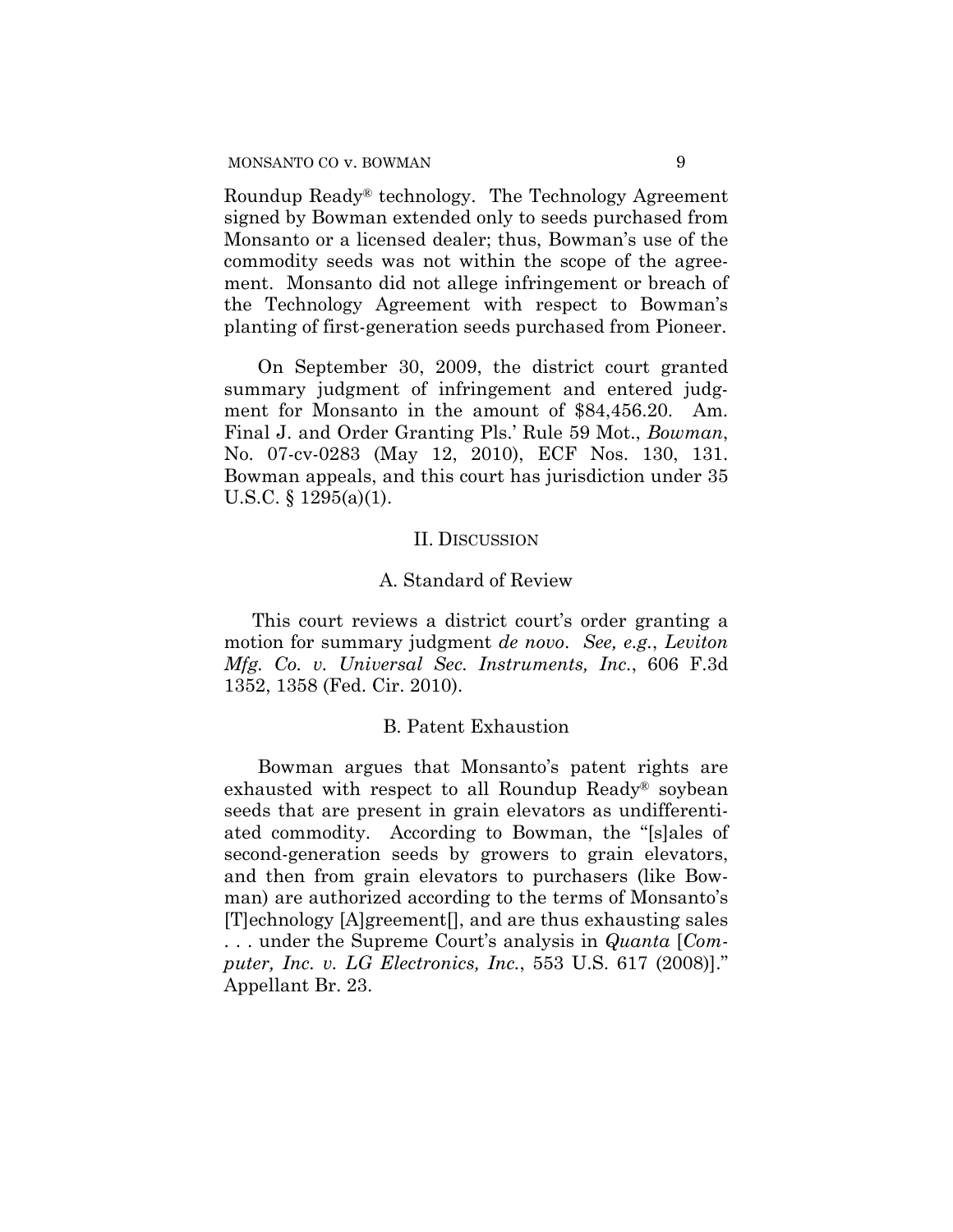Bowman further argues that if the right to use patented seeds does not include the unlimited right to grow subsequent generations free of liability for patent infringement, then any exhaustion determination "is useless." Appellant Br. 31. Bowman urges the court to hold, under *Quanta*, that each seed sold is a "substantial embodiment" of all later generations, thus adopting a "robust" exhaustion doctrine that encompasses the progeny of seeds and other self-replicating biotechnologies. According to Bowman, "[t]he Supreme Court disapproved undermining the exhaustion doctrine by categorically eliminating its application [to] method patents [and t]his [c]ourt should not condone effectively eliminating the doctrine for self-replicating products." Appellant Br. 31.

Monsanto counters that licensed growers' sales of second-generation seeds to grain elevators as commodity seeds did not exhaust Monsanto's patent rights in those seeds "[b]ecause of the express condition [in the Technology Agreement] that the progeny of licensed seed never be sold for planting." Appellee Br. 32. According to Monsanto, "a grower's sale of harvested soybeans to a grain elevator is not an 'authorized sale' when it results in those soybeans subsequently being planted." *Id.*

Monsanto argues that, even if there was exhaustion with respect to commodity seeds, Bowman is nevertheless liable for infringement by planting those seeds because patent protection "is independently applicable to *each* generation of soybeans (or other crops) that contains the patented trait." *Id.* 15-16. *See Monsanto Co. v. Scruggs*, 459 F.3d 1328 (Fed. Cir. 2006); *Monsanto Co. v. McFarling*, 302 F.3d 1291 (Fed. Cir. 2002). Monsanto contends that "under Bowman's analysis, patent protection for selfreplicating inventions would be eviscerated." Appellee Br. 20. Monsanto further cites *J.E.M. Ag Supply, Inc. v. Pioneer Hi-Bred International, Inc.*, 534 U.S. 124 (2001), a Plant Variety Protection Act ("PVPA") case, for the propo-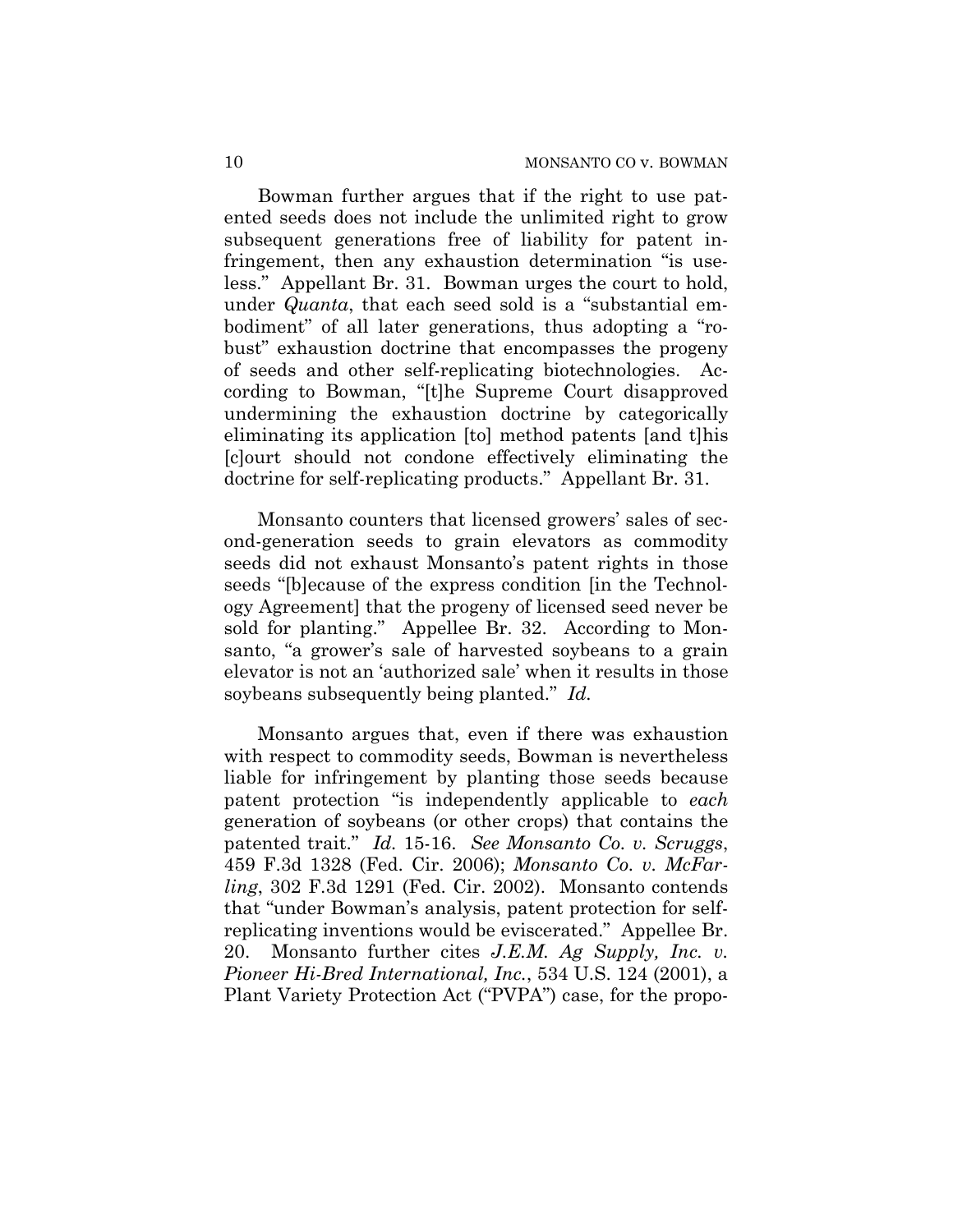sition that patent exhaustion in seeds, if applicable, must be limited to the seeds sold. In *J.E.M.*, in explaining the differences between seed variety protection under the PVPA and utility patents, the Court stated: "Most notably, there are *no exemptions for* research or *saving seed under a utility patent*." *Id.* at 143 (emphases added).

In *McFarling* and *Scruggs*, the court dealt with unauthorized planting of second-generation seeds. In *McFarling*, one of Monsanto's licensed growers, McFarling, violated the terms of his Technology Agreement by saving 1500 bushels of Roundup Ready® soybeans from his harvest during one growing season, and replanting those seeds in the next season. 302 F.3d at 1293. McFarling repeated this activity, without paying any license fee in either year for the saved seed, which retained Monsanto's Roundup Ready® technology. *Id.* McFarling defended against Monsanto's patent infringement allegation on the ground that, *inter alia*, the conditions in the Technology Agreement "violate[d] the doctrine of patent exhaustion and first sale." *Id.* at 1298. This court held, based on *Mallinckrodt, Inc. v. Medipart, Inc.*, 976 F.2d 700 (Fed. Cir. 1992), that the conditions in Monsanto's Technology Agreement were valid and legal and did not implicate the doctrine of patent exhaustion. *McFarling*, 302 F.3d at 1298-99. In any event, the court stated, "[t]he 'first sale' doctrine of patent exhaustion . . . [wa]s not implicated, as the new seeds grown from the original batch had never been sold. The price paid by the purchaser 'reflects only the value of the 'use' rights conferred by the patentee.'" *Id.* at 1299 (citing *B. Braun Med., Inc. v. Abbott Labs.*, 124 F.3d 1419, 1426 (Fed. Cir. 1997)).

In *Scruggs*, Scruggs purchased Roundup Ready® soybean seeds from one of Monsanto's authorized seed companies and never executed the Technology Agreement. 459 F.3d at 1333. Scruggs planted the purchased seeds, harvested them, and replanted the second-generation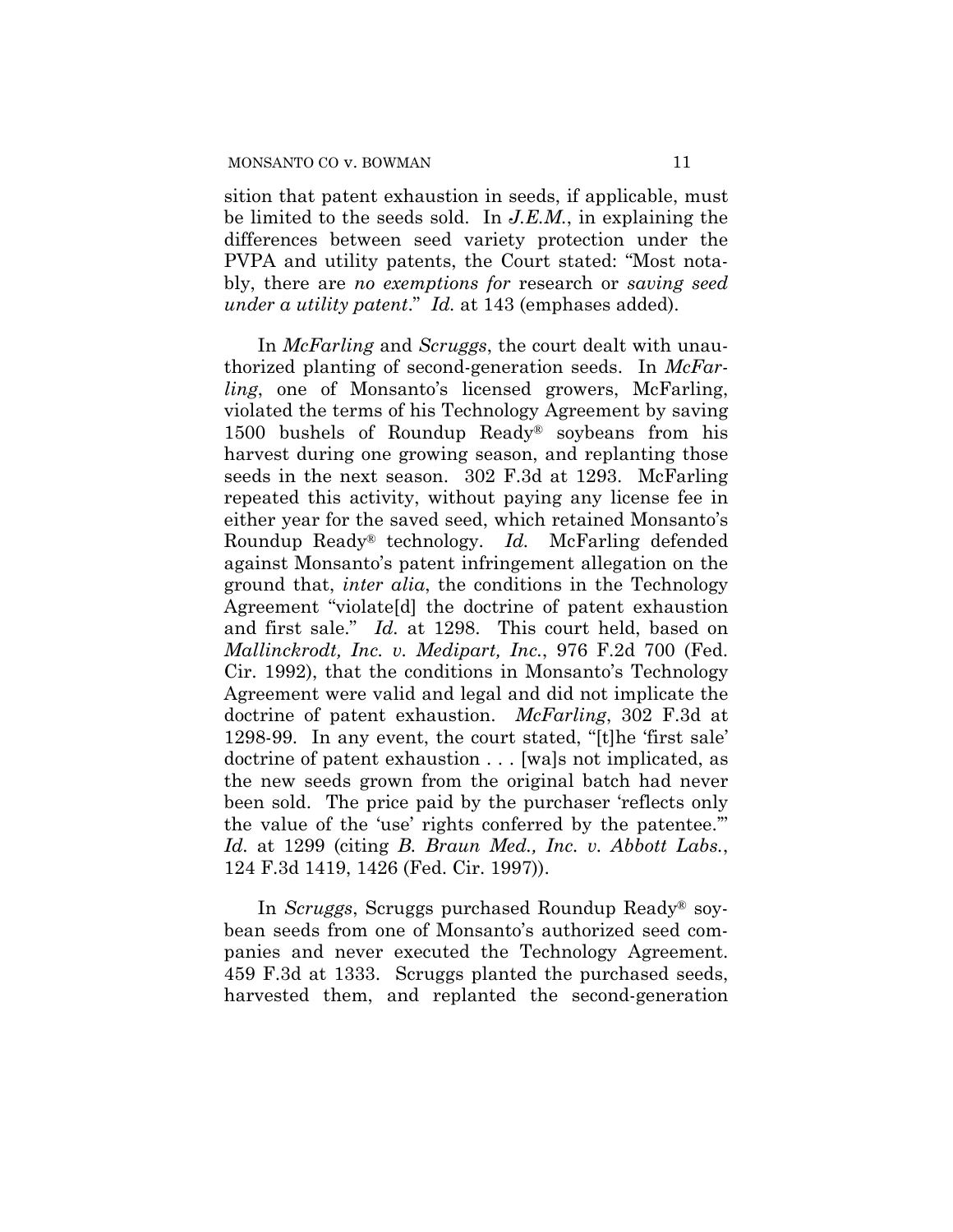seeds containing the Roundup Ready® trait. *Id.* Scruggs asserted the doctrine of patent exhaustion as one of many defenses, and the court held that it was inapplicable: "There was no unrestricted sale because the use of the seeds by seed growers was conditioned upon obtaining a license from Monsanto." *Id.* at 1334.

Thus, the doctrine of patent exhaustion did not bar the infringement claims in *McFarling* or *Scruggs*. Similarly, here, patent exhaustion does not bar an infringement action. Even if Monsanto's patent rights in the commodity seeds are exhausted, such a conclusion would be of no consequence because once a grower, like Bowman, plants the commodity seeds containing Monsanto's Roundup Ready® technology and the next generation of seed develops, the grower has created a newly infringing article. *See, e.g.*, '247E Patent, col.164 ll.15-29. "The fact that a patented technology can replicate itself does not give a purchaser the right to use replicated copies of the technology. Applying the first sale doctrine to subsequent generations of self-replicating technology would eviscerate the rights of the patent holder." *Scruggs*, 459 F.3d at 1336. The right to use "do[es] not include the right to construct an essentially new article on the template of the original, for the right to make the article remains with the patentee." *Jazz Photo Corp. v. Int'l Trade Comm'n*, 264 F.3d 1094, 1102 (Fed. Cir. 2001). The court disagrees with Bowman that a seed "substantially embodies" all later generation seeds, at least with respect to the commodity seeds, because nothing in the record indicates that the "only reasonable and intended use" of commodity seeds is for replanting them to create new seeds. *See Quanta*, 553 U.S. at 631. Indeed, there are various uses for commodity seeds, including use as feed. While farmers, like Bowman, may have the right to use commodity seeds as feed, or for any other conceivable use, they cannot "replicate" Monsanto's patented technology by planting it in the ground to create newly infringing ge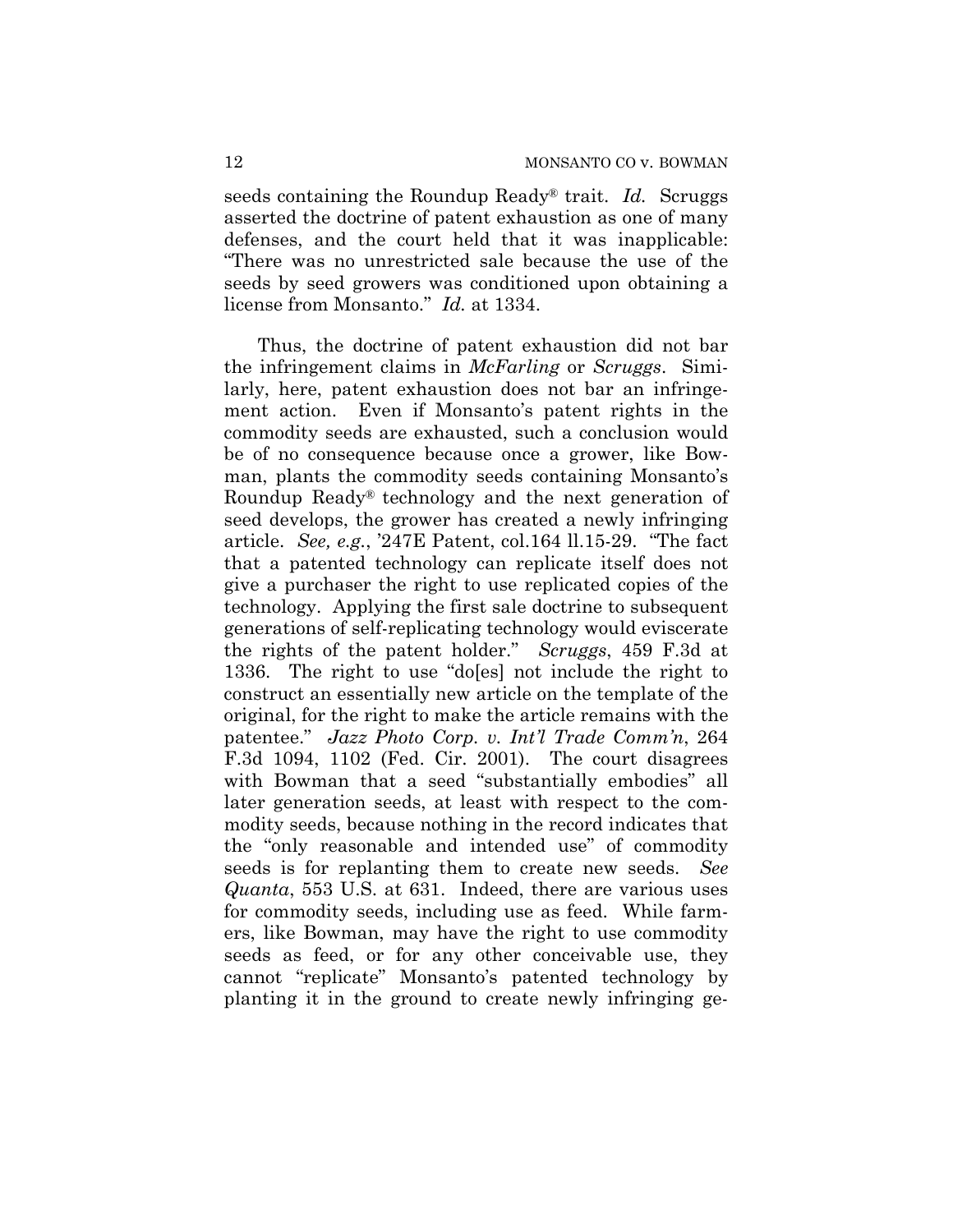netic material, seeds, and plants. *See, e.g.*, '247E Patent, col.164 ll.15-29; col. 165 ll.18-20, 30-32, 45-48.

### C. Notice Under 35 U.S.C. § 287(a)

# 1. Waiver

Bowman argues that Monsanto cannot recover pre-Complaint damages because it did not provide actual notice and did not mark or require growers to mark second-generation seeds in compliance with 35 U.S.C. § 287(a). Section 287(a) provides that a patent owner may recover damages for patent infringement only after providing actual notice to the accused infringer or constructive notice through marking the patented article or its package with the applicable patent number(s). 35 U.S.C. § 287(a); *Dunlap v. Schofield*, 152 U.S. 244, 247-48 (1894). Bowman argues that, although he did not expressly cite § 287(a) at the district court, Monsanto's failure to provide notice formed one of his primary arguments on summary judgment, and that he should be entitled to leniency as a *pro se* litigant.

Monsanto counters that Bowman waived this argument by failing to raise it at the district court. Monsanto argues that even if not waived, Monsanto complied with § 287(a) because Monsanto gave Bowman actual notice of infringement in a 1999 letter and again in the Technology Agreement, and alternatively put Bowman on constructive notice by marking and requiring all seed partners to mark first-generation seeds containing Monsanto's patented technology.

This court holds that Bowman did not waive his lack of notice argument under § 287(a) because he argued before the district court that Monsanto failed to put any growers or grain elevators on notice of its patent rights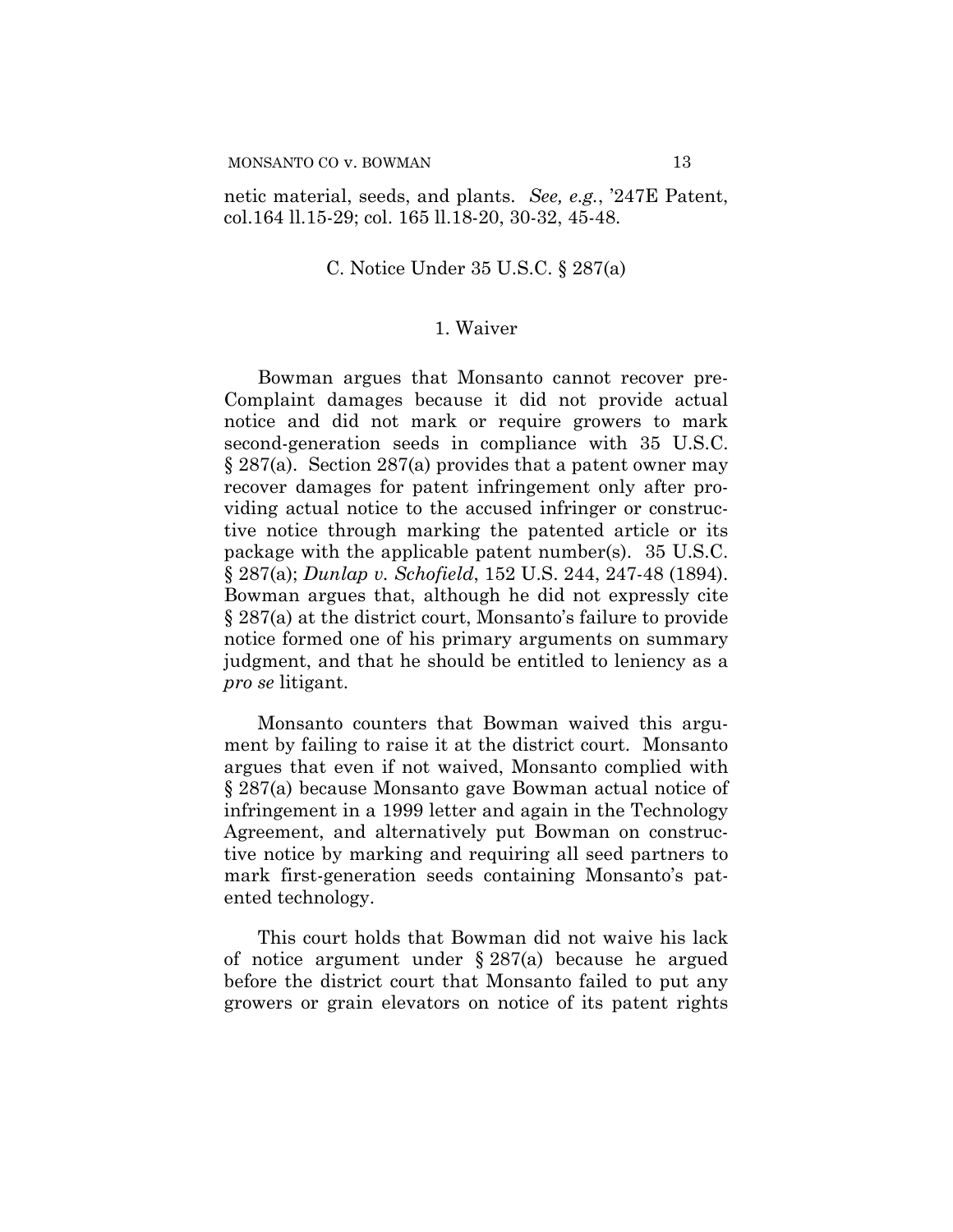with respect to commodity grain. For example, Bowman argued that "Monsanto did not take the necessary steps to keep their patented grain from being mixed with nonpatented grain at the grain elevators." Def.'s Resp. to Pls.' Mot. Summ. J. at 2, *Bowman*, No. 07-cv-0283 (Nov. 18, 2008), ECF No. 73. He contended that "if Monsanto is going to complain about farmers using the age old practice of buying commodity grain for seed; they could have . . . had their Technology Agreements require farmers to sell their patented grain to pre-approved grain dealers who would keep Monsanto's patented traits separate ...." *Id.* at 3. While Bowman did not cite § 287(a) as the legal basis for this "lack of notice" contention, this court holds that, as a *pro se* litigant, he alleged facts and proffered argument sufficient to preserve the issue for appeal.

## 2. Actual Notice

Monsanto sent Bowman a letter on June 11, 1999, specifically notifying Bowman of its patents covering Roundup Ready® soybeans and informing Bowman that the "[p]lanting of seed that is covered by a patent would be making the patented invention and using the patented invention." Supp. Auth. of May 25, 2011. This letter was in the district court record attached to Bowman's memorandum in opposition to Monsanto's motion for summary judgment. *See Bowman*, No. 07-cv-0283 (Nov. 18, 2008), ECF No. 73-2. The letter (1) identified the allegedly infringing product (Roundup Ready® soybeans), (2) enclosed a Technology Agreement identifying the patents covering the Roundup Ready® soybeans, (3) explained that Bowman would infringe the identified patents by planting any unlicensed Roundup Ready® seeds, and (4) informed Bowman that he could not pay a fee to save Roundup Ready® seeds, but may license seeds only through the purchase of new seeds subject to the Technology Agreement. *Id.* This letter is an "affirmative com-